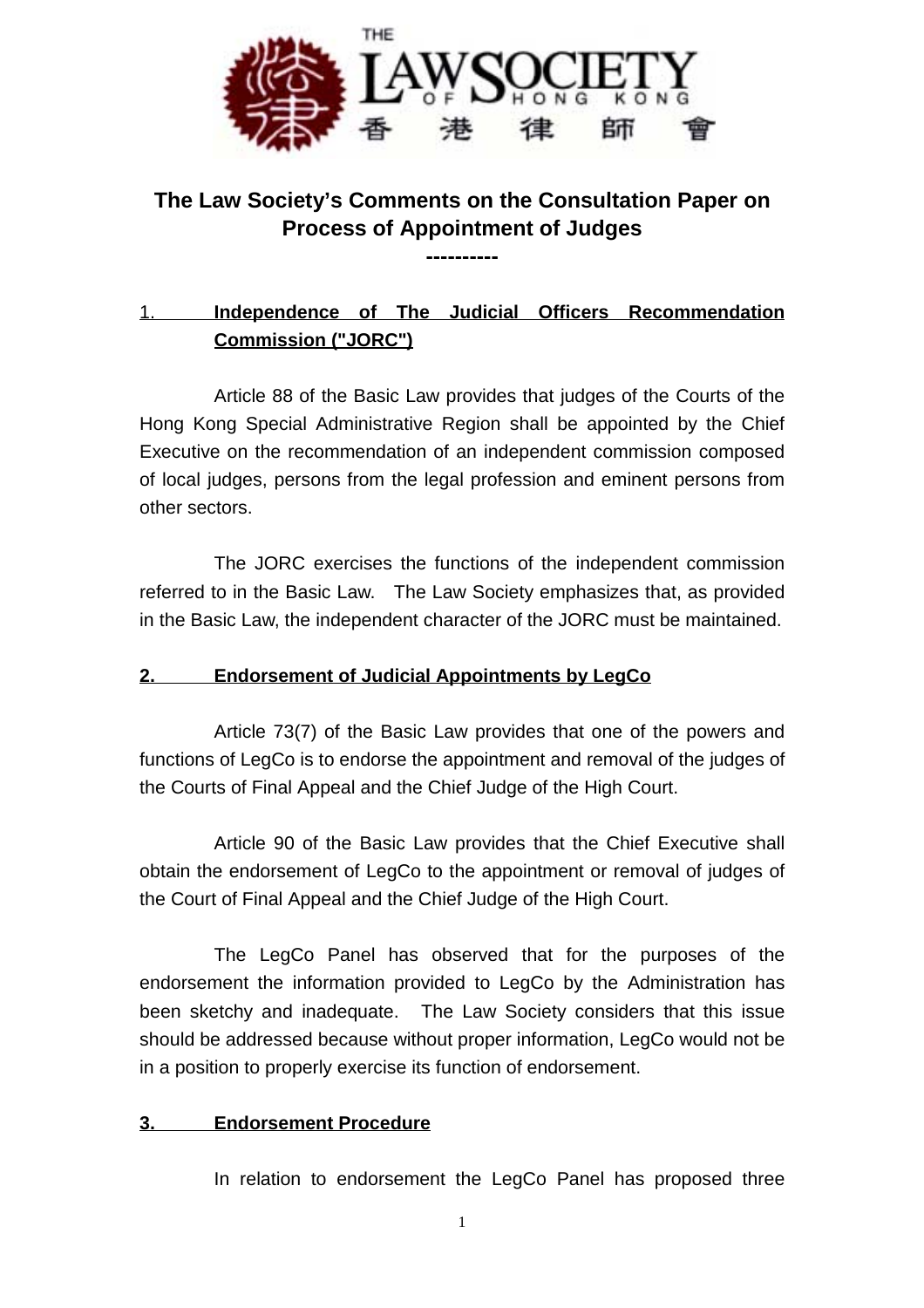

options for consideration. The first two substantially follow the existing procedure. The last of these options is entitled "Special Procedure" and envisages an adoption in modified form of certain features of the US system, such as the holding of open hearings by the Senate Judiciary Committee to question judicial candidates.

The LegCo Panel observed that the strength of the US system was its transparency and accountability, but also noted that the system was highly intrusive and political, and that the system was controversial in the US.

The Law Society considers an adoption of the US system to be inappropriate for Hong Kong for the following reasons:-

- 1. the judicial qualities of a candidate are the prime concern and the necessary investigations are best done by the JORC on a confidential basis, with LegCo exercising a supervisory role by way of its power of endorsement;
- 2. the process of judicial appointment must not become politicized;
- 3. any public intrusion into the private life of a candidate must be strictly controlled;
- 4. a system which might cause unnecessary embarrassment to candidates is objectionable; and
- 5. suitable candidates might be deterred from applying.

#### **4. Information on Judicial Candidates**

The Law Society supports the LegCo Panel suggestion that more information on a judicial candidate should be made available to LegCo.

The Law Society does not agree that LegCo should be explicitly exempted from the application of section 11(1) of the JORC Ordinance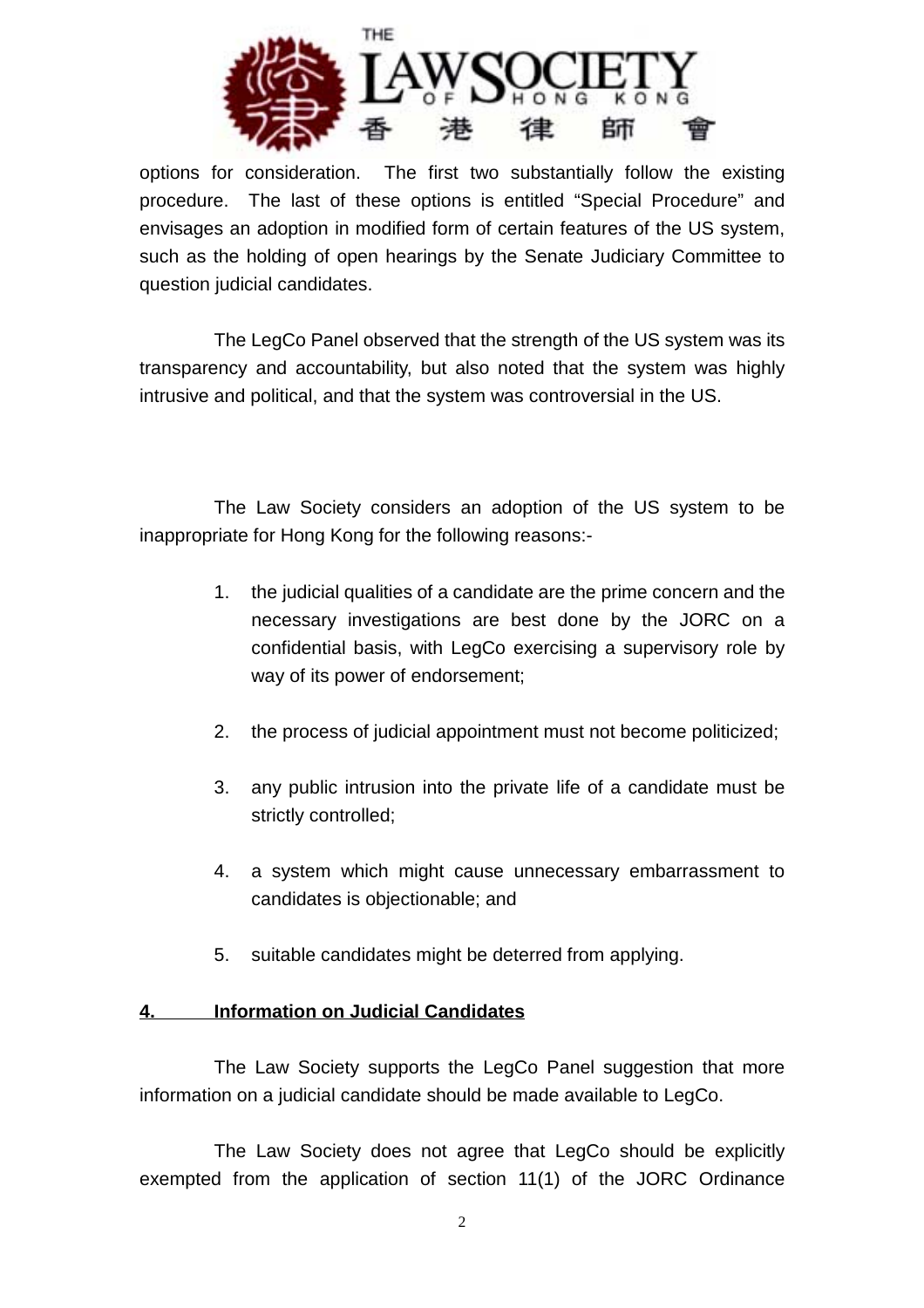

prohibiting the disclosure of information relating to specific appointments to any unauthorized person without the permission of the Chief Executive. The Law Society would also note that under section 11(1) of that Ordinance disclosure "in the course of duty" is in fact permissible. The Law Society does not consider any amendment to section 11(1) is necessary.

#### **5. Appointment of Judges**

The LegCo Panel also went into the question of appointment of judges generally. They referred to "the secrecy of the present system of appointment of judges" and called for greater transparency and accountability.

The Law Society recognizes the need for transparency and accountability. However, it must also be recognized that much of the work of the JORC could only be effectively done on a confidential basis, for example consultations on the suitability of a candidate.

The Law Society supports a requirement that all candidates for judicial appointment should be required to complete a detailed application form which would include a detailed description of their legal experience and expertise.

# **6. Composition of JORC**

The Law Society considers that the Secretary for Justice as principal legal adviser to the Chief Executive, should no longer be a member of JORC. The appropriate role for the Secretary for Justice is to advise the Chief Executive on the recommendations of the JORC. The Chief Executive does not take part in the deliberations of JORC. Neither should his principal legal adviser.

The Law Society considers that both branches of the legal profession should have a greater presence in the JORC. Under the existing law, one barrister and one solicitor are to be appointed by the Chief Executive in consultation with the Bar Association and the Law Society. The Law Society considers there should be two members from each branch of the profession.